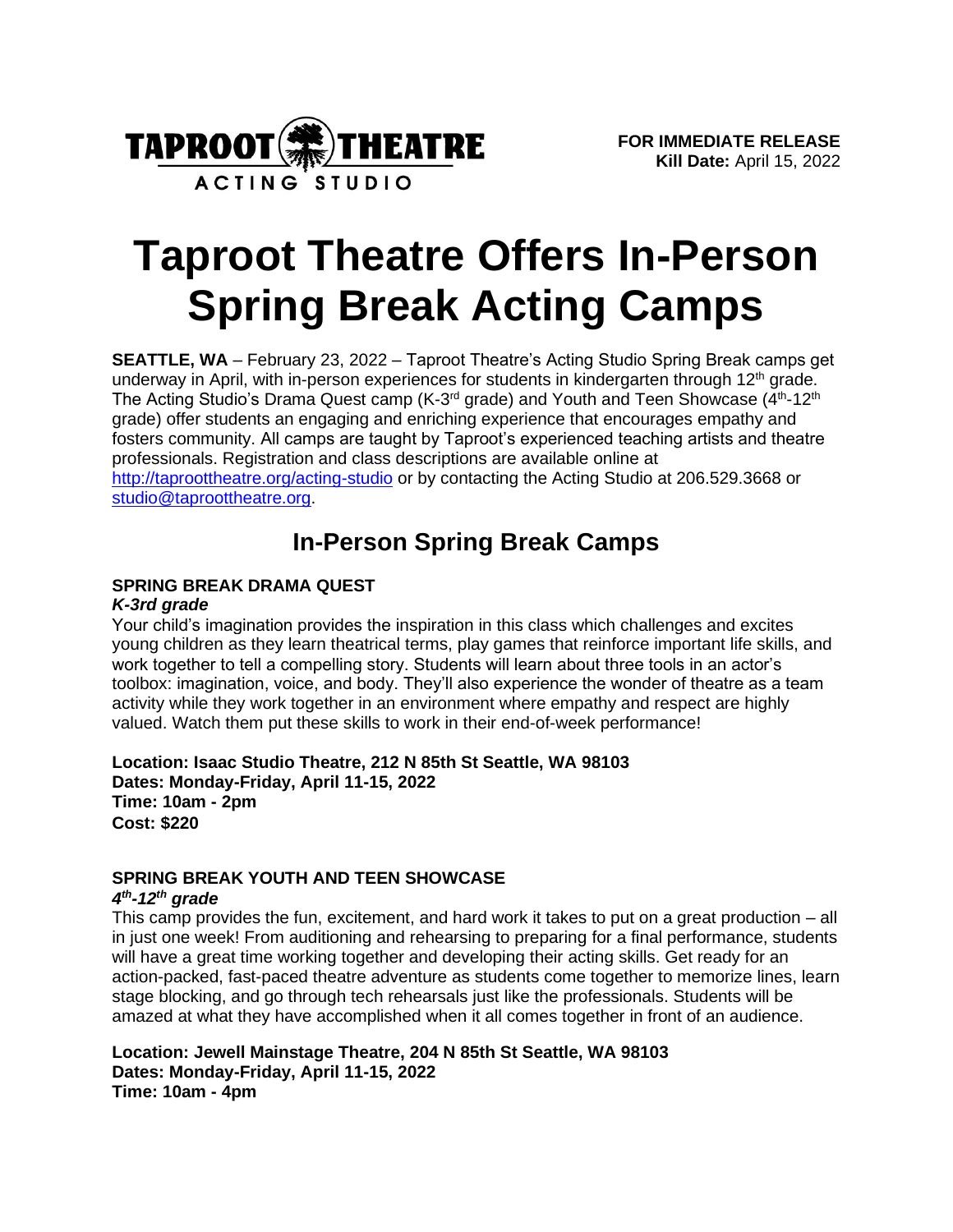**Cost: \$400**

### **About Taproot Theatre's Acting Studio Spring Break Camps**

WHAT: Registration is open for K through 12<sup>th</sup> grade students for Taproot Theatre Company's Spring Break Acting Studio camps.

**WHEN:** Taproot Theatre Company's Spring Break Acting Studio camps April 11-15, 2022.

**WHERE:** Classes are held at Taproot Theatre's Jewell Mainstage and Isaac Studio Theatres, 204 N  $85<sup>th</sup>$  St. and 212 N  $85<sup>th</sup>$  St, respectively.

**REGISTRATION:** Registration and class descriptions are available online at [http://taproottheatre.org/acting-studio,](http://taproottheatre.org/acting-studio) by contacting the Acting Studio at 206.529.3668 or emailing [studio@taproottheatre.org.](mailto:studio@taproottheatre.org)

**AGES:** Grades are listed based on the grade students are currently in.

**PAYMENT:** There is a \$25 registration deposit to hold the student's place in class, which goes toward tuition. Any remaining payment will automatically be processed after the first day of class. If a student attends the first day of class but withdraws before the start of the second day, you will receive a partial refund minus \$75 for PreK – 3rd grade classes and minus \$125 for 4th – 12th grade classes. After the start of the second class there are no refunds.

**CANCELLATIONS:** We reserve the right to cancel or combine camps due to insufficient enrollment. In case of cancellation, all tuition paid will be returned in full, including the registration deposit.

**STUDENT EXPECTATIONS:** Because of the collaborative nature of theatre, your student must be at camp every day. For in-person camps, please have your student bring a sack lunch, snack and water each day, as well as a notebook and pencil with eraser.

**HEALTH & SAFETY:** In accordance with the recent King County Health ordinance, proof of COVID-19 vaccination (or a negative COVID test on Monday and Thursday) are required for all students enrolled in any of our in-person programs.

**PR:** Daytona Danielsen, Communications Manager, DaytonaD@taproottheatre.org

*Taproot Theatre's Acting Studio would like to thank our Taproot donors, as well as Horizons Foundation and the D.V. and Ida J. McEachern Charitable Trust for their generous support.*

#### **About Taproot Theatre Company:**

Taproot Theatre Company's Acting Studio offers year-round classes for youth and adults taught by local theatre professionals. Budding thespians will find classes to help them develop their acting skills, while more seasoned actors can build on their knowledge and learn new techniques. Taproot Theatre Company is a professional, non-profit theatre company with a multi-faceted production program. Founded in 1976, Taproot Theatre serves the Pacific Northwest with Jewell Mainstage and Isaac Studio Theatre productions, Touring productions and the Acting Studio. Taproot Theatre Company creates theatre experiences to brighten the spirit, engage the mind and deepen the understanding of the world around us